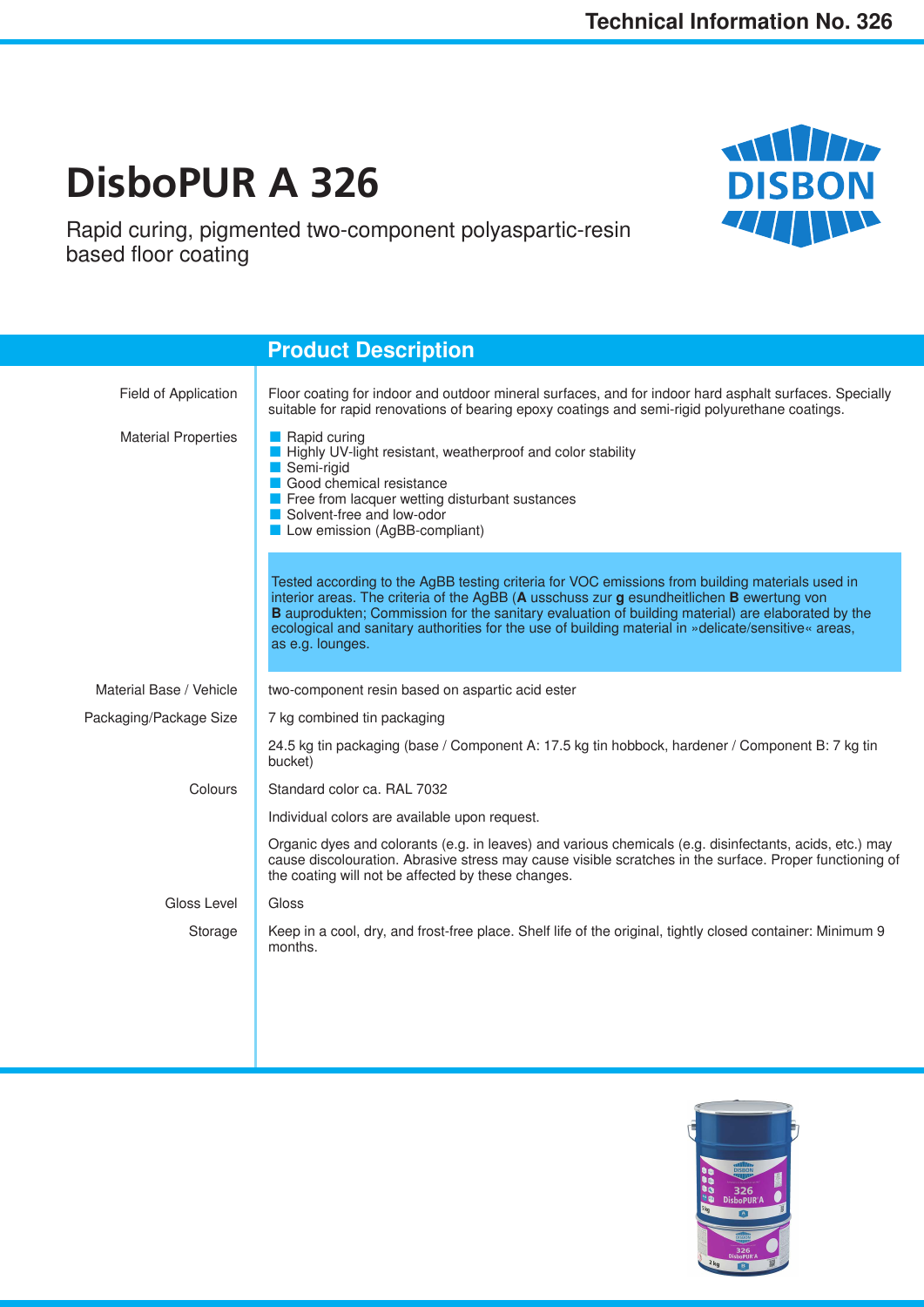| <b>Technical Data</b>      | Density:<br>Viscosity:                                                | Dry film thickness:<br>Abrasion to Taber (CS 10/1000 U/1000 g):<br>Shore hardness (A/D):<br>Ultimate elongation to DIN 53504:                                                                                                                 | approx. 1.4 g/cm <sup>3</sup><br>approx. 72 um/100 g/m <sup>2</sup><br>approx. 52 mg/30 $cm2$<br>approx. D 76<br>ca. 15% (500 µm coat thickness)<br>approx. 1700 mPas |                |  |  |
|----------------------------|-----------------------------------------------------------------------|-----------------------------------------------------------------------------------------------------------------------------------------------------------------------------------------------------------------------------------------------|-----------------------------------------------------------------------------------------------------------------------------------------------------------------------|----------------|--|--|
| <b>Chemical resistance</b> | Chemical Resistance Table according to DIN EN ISO 2812-3:2007 at 20°C |                                                                                                                                                                                                                                               |                                                                                                                                                                       |                |  |  |
|                            |                                                                       | <b>Chemical group</b>                                                                                                                                                                                                                         |                                                                                                                                                                       |                |  |  |
|                            |                                                                       | Super and normal grade gasoline (acc. to DIN EN 228) with maximum<br>5 Vol% added bio-alcohol                                                                                                                                                 | 3 days                                                                                                                                                                |                |  |  |
|                            | 3                                                                     | Heating oil EL (acc. to DIN 51 603-1), unused combustion engine<br>motor oils and unused motor vehicle transmission oils, mixtures of<br>saturated and aromatic hydrocarbons with <20% share of aromatic<br>compounds and a flash point >55°C | > 7 days                                                                                                                                                              |                |  |  |
|                            | 4                                                                     | All hydrocarbons as well as benzene-containing mixtures with max. 5<br>Vol% benzene.                                                                                                                                                          |                                                                                                                                                                       | 1 day          |  |  |
|                            | 5                                                                     | Mono- and polyvalent alcohols (up to max. 48 Vol% methanol), glycol<br>ether                                                                                                                                                                  |                                                                                                                                                                       | 1 day          |  |  |
|                            | 7b                                                                    | Biodiesel (acc. to DIN EN 14214)                                                                                                                                                                                                              |                                                                                                                                                                       | > 7 days       |  |  |
|                            | 9                                                                     | Aqueous solutions of inorganic acids (carbonic acids) up to 10%, as<br>well as their salts (in aqueous solution)                                                                                                                              |                                                                                                                                                                       | 3 days         |  |  |
|                            | 10                                                                    | Mineral acids up to 20% as well as their salts in aqueous solution<br>(pH<6), except hydrofluoric acid and oxidising acids and their salts.                                                                                                   | $> 7$ days (D)                                                                                                                                                        |                |  |  |
|                            |                                                                       | Sulphuric acid 38%                                                                                                                                                                                                                            |                                                                                                                                                                       | $> 7$ days (D) |  |  |
|                            |                                                                       | Brake fluid DOT 4                                                                                                                                                                                                                             |                                                                                                                                                                       | 3 days         |  |  |
|                            |                                                                       | Antifreeze fluid / Glysantin                                                                                                                                                                                                                  |                                                                                                                                                                       | > 7 days       |  |  |
|                            |                                                                       |                                                                                                                                                                                                                                               |                                                                                                                                                                       |                |  |  |

(D) = discoloration

### **Application**

Suitable Substrates

All concrete and cement screeds indoor and outdoor floor surfaces, and indoor hard asphalt surfaces. The substrate must be dry, capable of bearing a load, dimensionally stable, firm and be free of all loose material, dust, oils, grease, rubber abrasion and other substances that may prevent good adhesion.

Skydrol LD4 > 7 days (D) Red wine  $\vert$  > 7 days

The compressive strength of the substrate must be > 25 N/mm². Cement-based self-levelling screeds treated with plastic are to be tested to ensure they coat properly, if necessary, try out using test areas. The average adhesive tensile strength must be 1.5 N/mm² - the lowest single minimum value should not be less than 1.0 N/mm². Substrates must have achieved their equilibrium moisture content (EMC): Concrete and cement screed: max. 4% by weight (CM method). Testing methods for the abovementioned values acc. to the DAfStb, Repair Guideline, Part 3.

The hard asphalt substrates must fulfil the hardness class <IC 15 and should not deform under the exposed mechanical loads and weather conditions.

Old bearing epoxy or semi-rigid polyurethane coatings.

Other types of substrates and/or procedures may require the special advisory service provided by DISBON.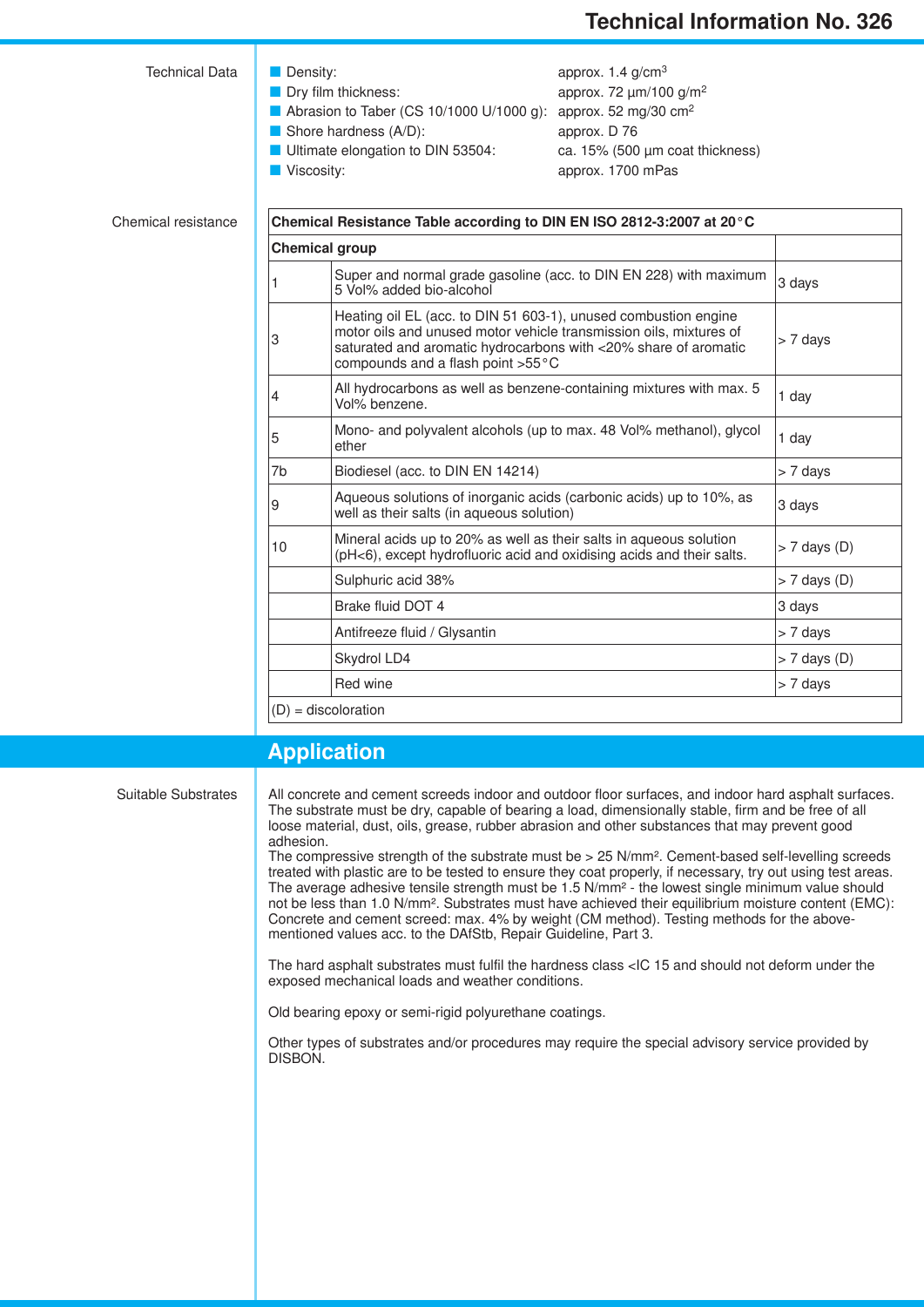| Substrate Preparation         | For mineral and hard asphalt substrates<br>Prepare the existing cement-based substrate very thoroughly by shot-blasting with solid shot/grit (shot<br>blasting) - avoid creating dust by using vacuum suction simultaneously. The degree to which lower<br>adhering layers should be removed depends upon the pressure, type and amount of shot-blasting<br>medium used. Grinding is only permissible for small areas (treating edges), except for preparatory<br>work using diamond grinding techniques to remove layers of lower adherence.<br>Furthermore, follow the BEB worksheets KH-0/U* and KH 3* as well as Table 2.5 of the guidelines<br>"Schutz und Instandsetzung von Betonbauteilen / Protection and Repair of Concrete Elements", Part 2<br>of the "Deutscher Ausschuss für Stahlbeton / German Association for Reinforced Concrete".<br>Repair broken-off and defective areas in the substrate with Disbocret® PCC mortar or Disboxid EP<br>mortar, filling them flush with the surface.<br>Silicone-containing materials are not permitted to be in the environment before and during the entire<br>coating procedure, as these lead to surface defects. Fibrous substrates (steel or plastic fibres) must<br>temporarily be sanded after the first coat and given an undercoat again, so that no "wick effect" can<br>occur.<br>For hard asphalt screeds, the aggregate must be at least 75% visible after preparation. For bearing,<br>rigid epoxy and semi-rigid polyurethane coatings, clean the surface and sand or shot blast until the<br>stress whitening. Remove the sanding dust thoroughly. |  |  |  |  |
|-------------------------------|-------------------------------------------------------------------------------------------------------------------------------------------------------------------------------------------------------------------------------------------------------------------------------------------------------------------------------------------------------------------------------------------------------------------------------------------------------------------------------------------------------------------------------------------------------------------------------------------------------------------------------------------------------------------------------------------------------------------------------------------------------------------------------------------------------------------------------------------------------------------------------------------------------------------------------------------------------------------------------------------------------------------------------------------------------------------------------------------------------------------------------------------------------------------------------------------------------------------------------------------------------------------------------------------------------------------------------------------------------------------------------------------------------------------------------------------------------------------------------------------------------------------------------------------------------------------------------------------------------------------------|--|--|--|--|
|                               | * Bundesverband Estrich und Belag e.V., 53842 Troisdorf-Oberlar, Germany                                                                                                                                                                                                                                                                                                                                                                                                                                                                                                                                                                                                                                                                                                                                                                                                                                                                                                                                                                                                                                                                                                                                                                                                                                                                                                                                                                                                                                                                                                                                                |  |  |  |  |
| Preparation of Material       | Stir component A (base material), adding component B (hardener). Mix intensively using a low-speed<br>paddle mixer (max. 400 rpm) until a homogeneous colour shade, free of streaks, is achieved. Pour the<br>mixture into another clean mixing vessel and continue mixing thoroughly. The material must not be<br>diluted. If necessary, (e.g. for vertical surfaces) DisboPUR A 326 can be thixotropic by the addition of<br>max. 1% weight of Disbon 913-PU Stellmittel.                                                                                                                                                                                                                                                                                                                                                                                                                                                                                                                                                                                                                                                                                                                                                                                                                                                                                                                                                                                                                                                                                                                                             |  |  |  |  |
|                               | The material temperature should be 15-20°C.                                                                                                                                                                                                                                                                                                                                                                                                                                                                                                                                                                                                                                                                                                                                                                                                                                                                                                                                                                                                                                                                                                                                                                                                                                                                                                                                                                                                                                                                                                                                                                             |  |  |  |  |
| <b>Mixing Ratio</b>           | Component A (base): component B (hardener) = $5:2$ parts by weight                                                                                                                                                                                                                                                                                                                                                                                                                                                                                                                                                                                                                                                                                                                                                                                                                                                                                                                                                                                                                                                                                                                                                                                                                                                                                                                                                                                                                                                                                                                                                      |  |  |  |  |
| Method of Application         | Roller application using a hard rubber scraper and short or medium-piled roller.<br>Structured coatings using a smooth trowel and solvent-resistant structuring roller (coarse moltoprene<br>roller).                                                                                                                                                                                                                                                                                                                                                                                                                                                                                                                                                                                                                                                                                                                                                                                                                                                                                                                                                                                                                                                                                                                                                                                                                                                                                                                                                                                                                   |  |  |  |  |
|                               | Due to the short pot life, ensure that the material is applied quickly. For mixing, application and rolling<br>and/or structuring, at least 3 employees are required. This may be correspondingly more for large<br>areas.<br>When using roller and structured coatings, making roller marks cannot be completely avoided. In the<br>case of gritted surfaces, the blinding layer has to be applied with an even layer thickness, as otherwise<br>differences in structure will show.<br>In order to assess the surface result, sample areas may have to be prepared under realistic conditions<br>for the object in question.                                                                                                                                                                                                                                                                                                                                                                                                                                                                                                                                                                                                                                                                                                                                                                                                                                                                                                                                                                                          |  |  |  |  |
|                               | If applied with a notcher spreader, the elected three corner toothing doesn't automatically guarantee<br>the recommended material consumption.                                                                                                                                                                                                                                                                                                                                                                                                                                                                                                                                                                                                                                                                                                                                                                                                                                                                                                                                                                                                                                                                                                                                                                                                                                                                                                                                                                                                                                                                          |  |  |  |  |
| <b>Surface Coating System</b> | <b>Primer Coat</b>                                                                                                                                                                                                                                                                                                                                                                                                                                                                                                                                                                                                                                                                                                                                                                                                                                                                                                                                                                                                                                                                                                                                                                                                                                                                                                                                                                                                                                                                                                                                                                                                      |  |  |  |  |
|                               | Prime mineral substrates with Disboxid 462 EP-Siegel Neu to fill all pores. Rough substrates should in<br>addition be levelled using a scratch coat (primer mixed with quartz sand). In order to accelerate the<br>hardening process as well as to achieve a faster processing time, the primer can be mixed with 5.5%<br>Disboxid 903 EP-Rapid.                                                                                                                                                                                                                                                                                                                                                                                                                                                                                                                                                                                                                                                                                                                                                                                                                                                                                                                                                                                                                                                                                                                                                                                                                                                                        |  |  |  |  |
|                               | According to requirements, the following alternatives may be used:<br>Disboxid 420 E.MI Primer<br>Disboxid 460 EP-Ground<br>Disboxid 461 EP-Filler Neu                                                                                                                                                                                                                                                                                                                                                                                                                                                                                                                                                                                                                                                                                                                                                                                                                                                                                                                                                                                                                                                                                                                                                                                                                                                                                                                                                                                                                                                                  |  |  |  |  |
|                               | Detailed information is provided in the respective TI sheet.                                                                                                                                                                                                                                                                                                                                                                                                                                                                                                                                                                                                                                                                                                                                                                                                                                                                                                                                                                                                                                                                                                                                                                                                                                                                                                                                                                                                                                                                                                                                                            |  |  |  |  |
|                               | Prime indoor hard asphalt substrates with DisboPUR A 326 to fill all pores, with a hard rubber<br>smoothing trowel or scraper. Rough, porous asphalt substrates should be levelled with a scratch coat<br>(mixed with quartz sand)<br>DisboPUR A 326, 1.0 weitht unit<br>Disboxid 942 Mischquarz, 0.5 weigh units                                                                                                                                                                                                                                                                                                                                                                                                                                                                                                                                                                                                                                                                                                                                                                                                                                                                                                                                                                                                                                                                                                                                                                                                                                                                                                       |  |  |  |  |
|                               | In the case of favourable object conditions, DisboPUR A 326 can be applied directly to the mineral<br>substrate without priming. Preliminary trials to test the bonding adhesion are in this case absolutely<br>necessary.                                                                                                                                                                                                                                                                                                                                                                                                                                                                                                                                                                                                                                                                                                                                                                                                                                                                                                                                                                                                                                                                                                                                                                                                                                                                                                                                                                                              |  |  |  |  |
|                               | <b>Finishing (Top) Coat Smooth Surfaces</b>                                                                                                                                                                                                                                                                                                                                                                                                                                                                                                                                                                                                                                                                                                                                                                                                                                                                                                                                                                                                                                                                                                                                                                                                                                                                                                                                                                                                                                                                                                                                                                             |  |  |  |  |
|                               |                                                                                                                                                                                                                                                                                                                                                                                                                                                                                                                                                                                                                                                                                                                                                                                                                                                                                                                                                                                                                                                                                                                                                                                                                                                                                                                                                                                                                                                                                                                                                                                                                         |  |  |  |  |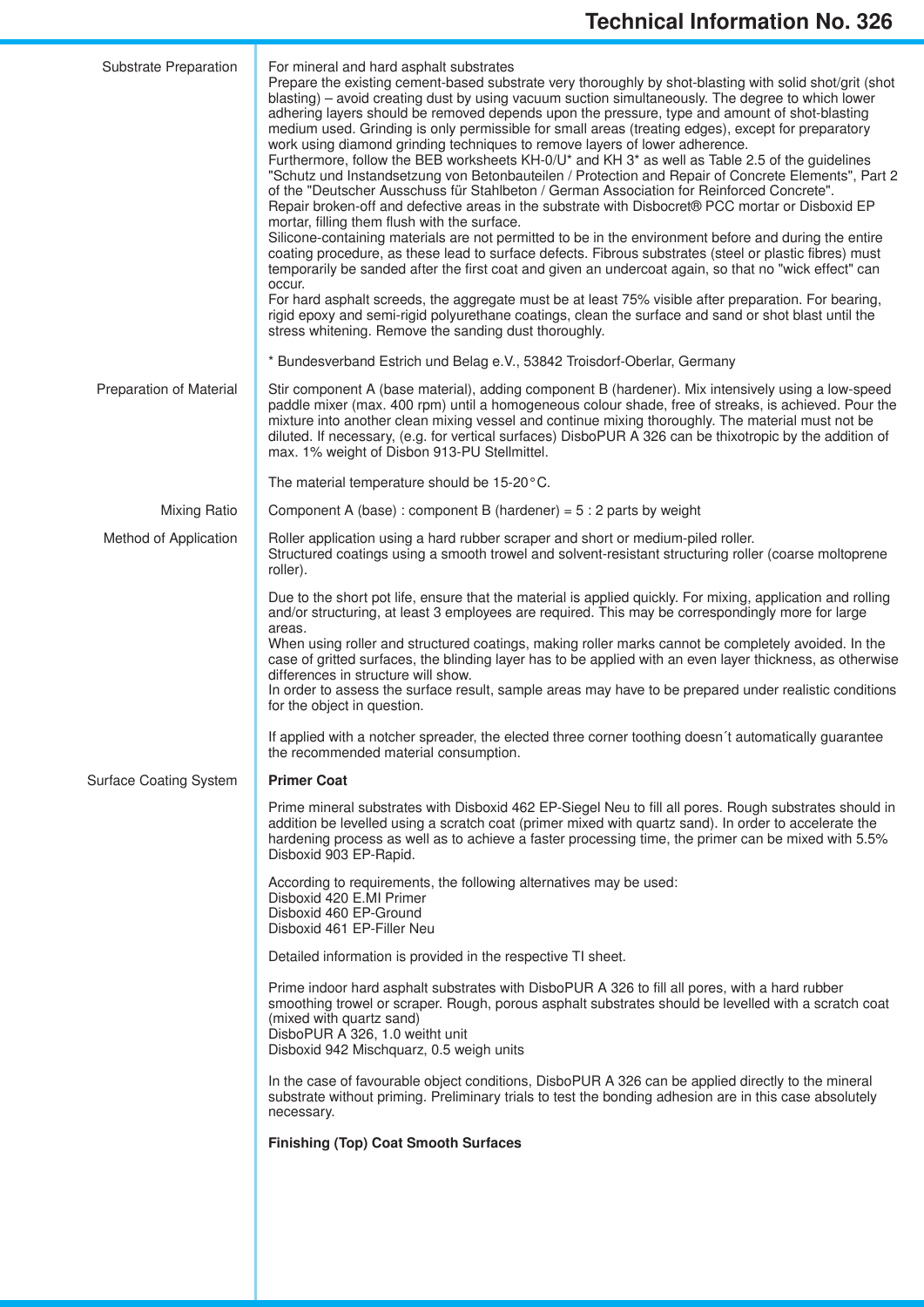#### **Smooth Surfaces**

Pour DisboPUR A 326 onto the surface and spread evenly with a (2 mm) hard rubber scraper, and roll with a medium-piled roller crosswise and lengthwise. Apply the second coat at the earliest after 2 hours and at the latest after 24 hours.

#### **Anti-slip Surfaces (R 11 V4)**

Proceed as described under "roller coating / smooth surfaces", however, scatter Disboxid 943 Einstreuquarz into the first and still fresh layer of coating. Sweep off any loose sand after the coating has been allowed to dry. In turn, undertake the final coating by distributing DisboPUR A 326 evenly over the surface with a rubber slider and then rolling in a cross-wise manner using a roller.

#### **Anti-slip Surfaces with Higher Layer Thicknesses**

After the material has been re-potted under stirring, add approx. 40 wt.% Disboxid 942 Mischquarz (0.1 – 0.4 mm) with stirring and pour onto the surface. Distribute evenly using a hard rubber scraper, 3 mm. After approx. 10 minutes, scatter Disboxid 943 Einstreuquarz into the first and still fresh layer of coating. Sweep off any loose sand after the coating has been allowed to dry. In turn, undertake the final coating by distributing DisboPUR A 326 evenly over the surface with a rubber slider and then rolling in a cross-wise manner using a roller.

#### **Structured Surfaces (R 10)**

Proceed as described under "roller coating / smooth surfaces" for the first coating. For the 2<sup>nd</sup> application add to the material approx. 50 wt.% Disboxid 942 Mischquarz and approx. 25 wt.% Disboxid 943 Einstreuquarz. Apply a thin coat with a stainless steel smoothing trowel, drawing it sharply across the surface. The surface has to be rolled with a coarse moltoprene roller immediately afterwards in a cross-wise manner. The surface can be walked on wearing nailed boots.

| <b>Primer coat</b>                                                                                                                                                                                        |                                                                                                                                     |
|-----------------------------------------------------------------------------------------------------------------------------------------------------------------------------------------------------------|-------------------------------------------------------------------------------------------------------------------------------------|
| Mineral substrates                                                                                                                                                                                        | see corresponding TI                                                                                                                |
| Indoor hard asphalt                                                                                                                                                                                       |                                                                                                                                     |
| Primer<br>DisboPUR A 326                                                                                                                                                                                  | approx. $400 - 600$ g/m <sup>2</sup>                                                                                                |
| Scratch coat<br>DisboPUR A 326<br>Disboxid 942 Mischquarz                                                                                                                                                 | approx. 1.2 kg/mm/m <sup>2</sup><br>approx. $0.6 \text{ kg/mm/m}^2$                                                                 |
| <b>Roller coat, Smooth Surfaces</b><br>DisboPUR A 326                                                                                                                                                     | approx. 400-600 $g/m^2$ per application                                                                                             |
| <b>Roller coat, Anti-slip Surfaces</b><br>Scatter layer:<br>DisboPUR A 326<br>Scattering:<br>Disboxid 943 Einstreuquarz*<br>Sealing:<br>DisboPUR A 326                                                    | approx. 400-600g/m <sup>2</sup><br>approx. $3 \text{ kg/m}^2$<br>approx. $600-900$ g/m <sup>2</sup>                                 |
| <b>Anti-slip Surfaces with Higher Layer Thicknesses</b><br><b>Scatter Layer:</b><br>DisboPUR A 326<br>Disboxid 942 Mischquarz<br>Scattering:<br>Disboxid 943 Einstreuguarz*<br>Sealing:<br>DisboPUR A 326 | approx. 800 $q/m^2$<br>approx. 320 g/m <sup>2</sup><br>approx. $4 \text{ kg/m}^2$<br>approx. 600-900 g/m <sup>2</sup>               |
| <b>Structured Surfaces</b><br><b>First Layer:</b><br>DisboPUR A 326<br>Second Layer:<br>DisboPUR A 326<br>Disboxid 942 Mischquarz<br>Disboxid 943 Einstreuguarz                                           | approx. 400-600 g/m <sup>2</sup><br>approx. 500-600 $g/m^2$<br>approx. 250-300 g/m <sup>2</sup><br>approx. 125-150 g/m <sup>2</sup> |

\* Alternative, Disboxid 944 Einstreuquarz or granite grit 0.5-1.0 mm

Determine the exact amount of material required by coating a test area on site.

Consumption of the top sealing coat on scattered coatings may vary due to temperature influences, type of working method, tools and differences in materials used for scattering.

#### Consumption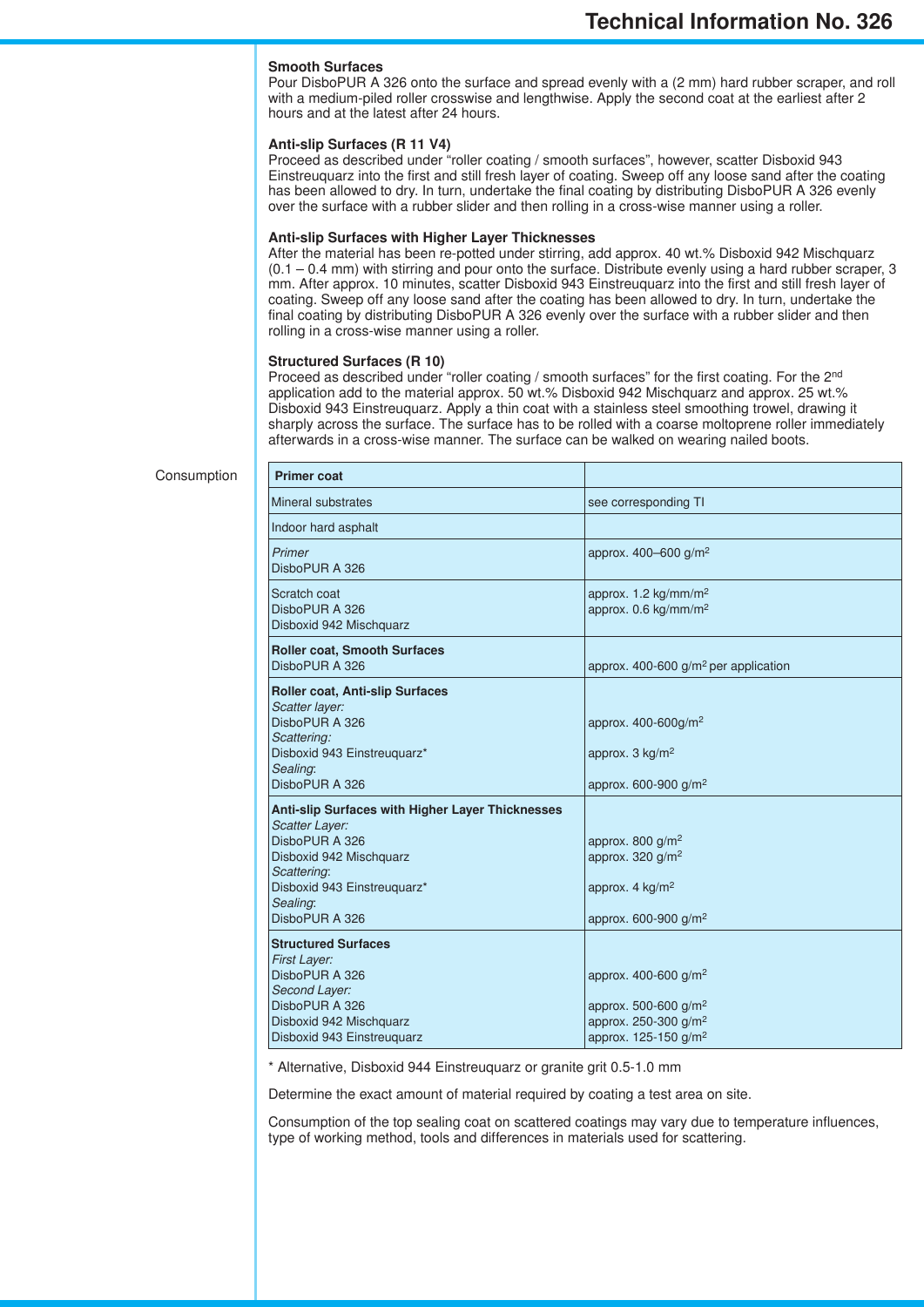## **Technical Information No. 326**

| Workability                                                          | <b>Temperature</b>                                                                                                                                                                                                                                                                                                                                                                                                                                                                                                                                                                                                                                                  | Pot-life           |  |  |  |
|----------------------------------------------------------------------|---------------------------------------------------------------------------------------------------------------------------------------------------------------------------------------------------------------------------------------------------------------------------------------------------------------------------------------------------------------------------------------------------------------------------------------------------------------------------------------------------------------------------------------------------------------------------------------------------------------------------------------------------------------------|--------------------|--|--|--|
|                                                                      | $5^{\circ}$ C                                                                                                                                                                                                                                                                                                                                                                                                                                                                                                                                                                                                                                                       | 20 - 25 minutes    |  |  |  |
|                                                                      | $10^{\circ}$ C                                                                                                                                                                                                                                                                                                                                                                                                                                                                                                                                                                                                                                                      | 20 - 25 minutes    |  |  |  |
|                                                                      | $20^{\circ}$ C                                                                                                                                                                                                                                                                                                                                                                                                                                                                                                                                                                                                                                                      | 20 - 25 minutes    |  |  |  |
|                                                                      | 30°C                                                                                                                                                                                                                                                                                                                                                                                                                                                                                                                                                                                                                                                                | approx. 15 minutes |  |  |  |
| <b>Application Conditions</b>                                        | Material, ambient air and substrate temperatures: at least 3°C, max. 30°C.                                                                                                                                                                                                                                                                                                                                                                                                                                                                                                                                                                                          |                    |  |  |  |
|                                                                      | The relative humidity must not exceed 70 %. Moisture acts as a catalyst and accelerates the reaction.                                                                                                                                                                                                                                                                                                                                                                                                                                                                                                                                                               |                    |  |  |  |
|                                                                      | The substrate temperature should always be min. 3°C above the temperature of the dew point.                                                                                                                                                                                                                                                                                                                                                                                                                                                                                                                                                                         |                    |  |  |  |
| <b>Waiting Time</b>                                                  | Waiting times between working steps should be at least 2.5 and max. 24 hours at 20 °C.                                                                                                                                                                                                                                                                                                                                                                                                                                                                                                                                                                              |                    |  |  |  |
|                                                                      | In the case of longer waiting times, the surface of the preceding coat must be roughened slightly if it<br>has not been sanded. The quoted times are shortened at higher temperatures and prolonged at lower<br>temperatures.                                                                                                                                                                                                                                                                                                                                                                                                                                       |                    |  |  |  |
| Drying/Drying Time                                                   | At 20°C and 60% relative humidity, surfaces can be walked on after approx. 2.5 hours, and after<br>approx. 3 days able to withstand full mechanical loads. Lower temperatures extend the curing time.<br>Exceeding the given consumption values can lead to delayed hardening. Protect the material applied<br>during the hardening process from moisture.                                                                                                                                                                                                                                                                                                          |                    |  |  |  |
| <b>Tool Cleaning</b>                                                 | Perform immediately after use and during longer working breaks using Disbocolor 419 Verdünner.                                                                                                                                                                                                                                                                                                                                                                                                                                                                                                                                                                      |                    |  |  |  |
|                                                                      | <b>Advice</b>                                                                                                                                                                                                                                                                                                                                                                                                                                                                                                                                                                                                                                                       |                    |  |  |  |
|                                                                      |                                                                                                                                                                                                                                                                                                                                                                                                                                                                                                                                                                                                                                                                     |                    |  |  |  |
| <b>German Certificates</b>                                           | Current information upon request.                                                                                                                                                                                                                                                                                                                                                                                                                                                                                                                                                                                                                                   |                    |  |  |  |
| Special Risks (Hazard Note) / Safety<br>Advice (Status as at Date of | Restricted to professional users.                                                                                                                                                                                                                                                                                                                                                                                                                                                                                                                                                                                                                                   |                    |  |  |  |
| Publication)                                                         | Base / Component A:<br>May cause an allergic skin reaction. Causes serious eye irritation. Harmful to aquatic life with long<br>lasting effects. Wash skin thoroughly after handling. Avoid release to the environment. Wear protective<br>gloves/protective clothing/eye protection/face protection. IF ON SKIN: Wash with plenty of soap and<br>water. IF IN EYES: Rinse cautiously with water for several minutes. Remove contact lenses, if present<br>and easy to do. Continue rinsing. If eye irritation persists: Get medical advice/attention. Contains:<br>tetraethyl N,N'-(methylenedicyclohexane-4,1-diyl)bis-DI-aspartate, Asparaginsaureester.         |                    |  |  |  |
|                                                                      | Hardener / Component B:<br>May cause an allergic skin reaction. Harmful if inhaled. May cause respiratory irritation. Do not breathe<br>vapours/spray. Avoid breathing dust/fume/gas/mist/vapours/spray. Use only outdoors or in a well-<br>ventilated area. Wear protective gloves/protective clothing/eye rotection/face protection. IF ON SKIN:<br>Wash with plenty of soap and water. IF INHALED: Remove person to fresh air and keep comfortable<br>for breathing. Call a POISON CENTER or doctor/physician if you feel unwell. Contains: aliphatic<br>polyisocyanates, hexamethylene diisocyanate. Contains isocyanates. May produce an allergic<br>reaction. |                    |  |  |  |
| Disposal                                                             | Only completely empty containers should be handed in for recycling. Material residues: Allow the base<br>substance to harden with a hardener and dispose of as paint waste. Uncured product residues are to<br>be treated as special/hazardous waste. EAK 080111                                                                                                                                                                                                                                                                                                                                                                                                    |                    |  |  |  |
| EU limit value for the VOC content                                   | of this product (category A/j): 500 g/l (2010). This product contains max. 15 g/l VOC.                                                                                                                                                                                                                                                                                                                                                                                                                                                                                                                                                                              |                    |  |  |  |
| Giscode                                                              | <b>PU40</b>                                                                                                                                                                                                                                                                                                                                                                                                                                                                                                                                                                                                                                                         |                    |  |  |  |
| <b>Further Details</b>                                               | See Material Safety Data Sheets (MSDS).<br>When using this material, the building protection processing guidelines as well as the DISBON advice<br>for care/cleaning and maintenance of floor space should be observed.                                                                                                                                                                                                                                                                                                                                                                                                                                             |                    |  |  |  |
|                                                                      |                                                                                                                                                                                                                                                                                                                                                                                                                                                                                                                                                                                                                                                                     |                    |  |  |  |